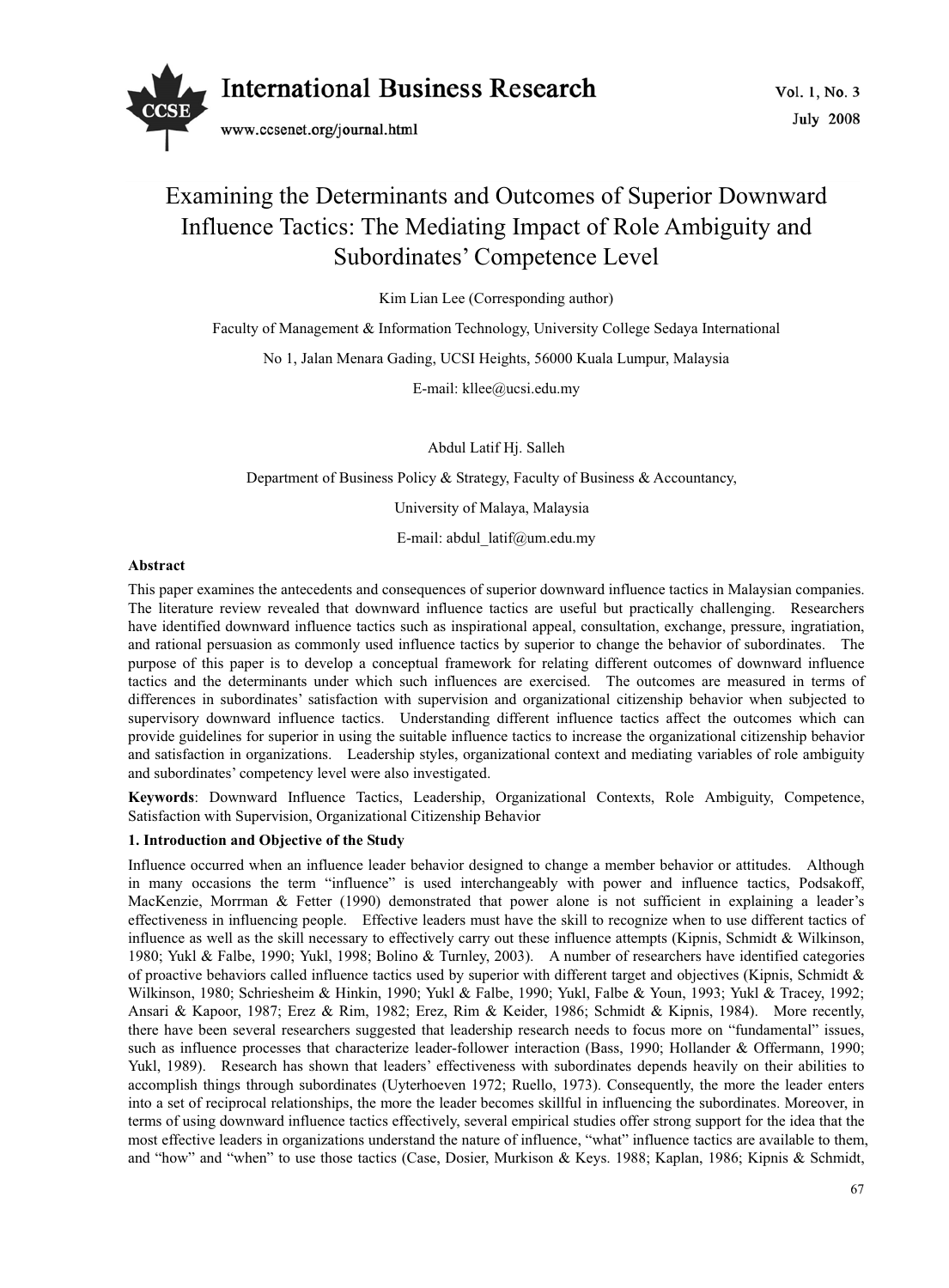1988; Mowday, 1978; Schilit & Locke, 1982; Yukl & Falbe, 1990). These works seems to infer that influence is important in all human relationships.

There have been few studies done to investigate the superior downward influence tactics in Malaysian work settings with relates to organizational context and leadership as key independent variables and outcomes such as satisfaction with supervision and organizational citizenship behavior. There are also few studies that investigate role ambiguity and subordinates' competence level as mediators. Thus, this research is conducted with the aim of achieving greater understanding of adopting the appropriate influence tactics to enable the superiors to better achieve their objectives in maintaining organizational harmony and unity. Secondly, this research is conducted in Malaysian cultural setting with diverse social and organizational culture. It will be interesting to look at how Malaysian workforce responds to different influence tactics as social behavior is normally implanted and entrenched in the given society. The research is important to address question confronting our industrial society concerned with the issue on how can the skills of managers be enriched so as to make it possible for them to act with greater proficiency when their contributions are from dealing with and through people especially their subordinates. One way of looking into this issue is from the "influence" perspectives of the interpersonal interactions that occur across organizational levels characterized by the phrase "superior-subordinate relationships".

In fact, there is a significant focus of interpersonal relationship researches due to our belief that sound superior-subordinate relationships are important and consistent with humanistic and cooperative work environment sought by contemporary managers. It is also believed that positive interpersonal relationship at workplace is able to increase subordinates' satisfaction with supervision and organization citizenship behavior (OCB). The subordinates with high levels of satisfaction and OCB are more likely to be committed to the organization (William & Anderson, 1991; Smith, Organ & Near, 1983). It is worthwhile for the superior to be aware of the existence of multiple sources of influence in work situations and how it promote subordinates' satisfaction with supervision and OCB since negative outcome itself could lead to many organizational dysfunctions such as decline in work performances, absenteeism and high turnover (Lamude, 1994; Motowidlo, 2003). According to Williams and Anderson (1991) superior's tactics of influence with subordinates and subordinates' satisfaction with supervision and OCB are inter-related. Different approach of influence styles can trigger negative consequences, which further increases sensitivity and susceptibility to misunderstanding, which in turn increases dissatisfaction. Thus, prevention of subordinates' negative outcome is important when deals with different influence tactics. This becomes a vicious cycle that many organization leaders need to address downward influence tactics and its consequences more systematically.

On the other hand, there was a substantial amount of the research attention in the context of upward influence directional. Little attention has been given in linking the types of downward influence styles. Knowing how downward influence tactics related to the organizational structure, transformational or transactional leadership, role ambiguity and competence level and its consequences will enable the superior to change or maintain his/her influence tactics to achieve the desirable outcomes. Thus, this study seeks to find out the correlates and outcome of downward influence that would ultimately contribute to the knowledge of organizational management and behavior in this area.

# *1.1 Research Questions*

The delineation of research question is to find out the downward influence method employed by superior in the Malaysian companies, what are the correlates and consequences of influence tactics and how it affects subordinates. This research also provides information about the appropriateness and effectiveness of each style as it pertains to specific outcomes (Yukl, Kim & Falbe, 1996). The key advantage to examine the antecedents and consequences of influence tactics is the maximization of organizational outcomes. This study also sought to answer the following research questions.

Are there any significant differences in subordinates' satisfaction with supervision and organizational citizenship behaviour when subjected to downward influence tactics?

Are there any predictable relationships between organizational variables and downward influence tactics and subordinates' satisfaction with supervision and organizational citizenship behaviour?

Can leadership styles be predictors of the exercise of downward influence tactics and subordinates' satisfaction with supervision and organizational citizenship behaviour?

What is the distribution of the use of influence tactics in Malaysian companies?

Can subordinates' competence level and role ambiguity mediate the relationship between the leadership style and downward influence tactics?

Can subordinates' competence level and role ambiguity mediate the relationship between the organizational context and downward influence tactics?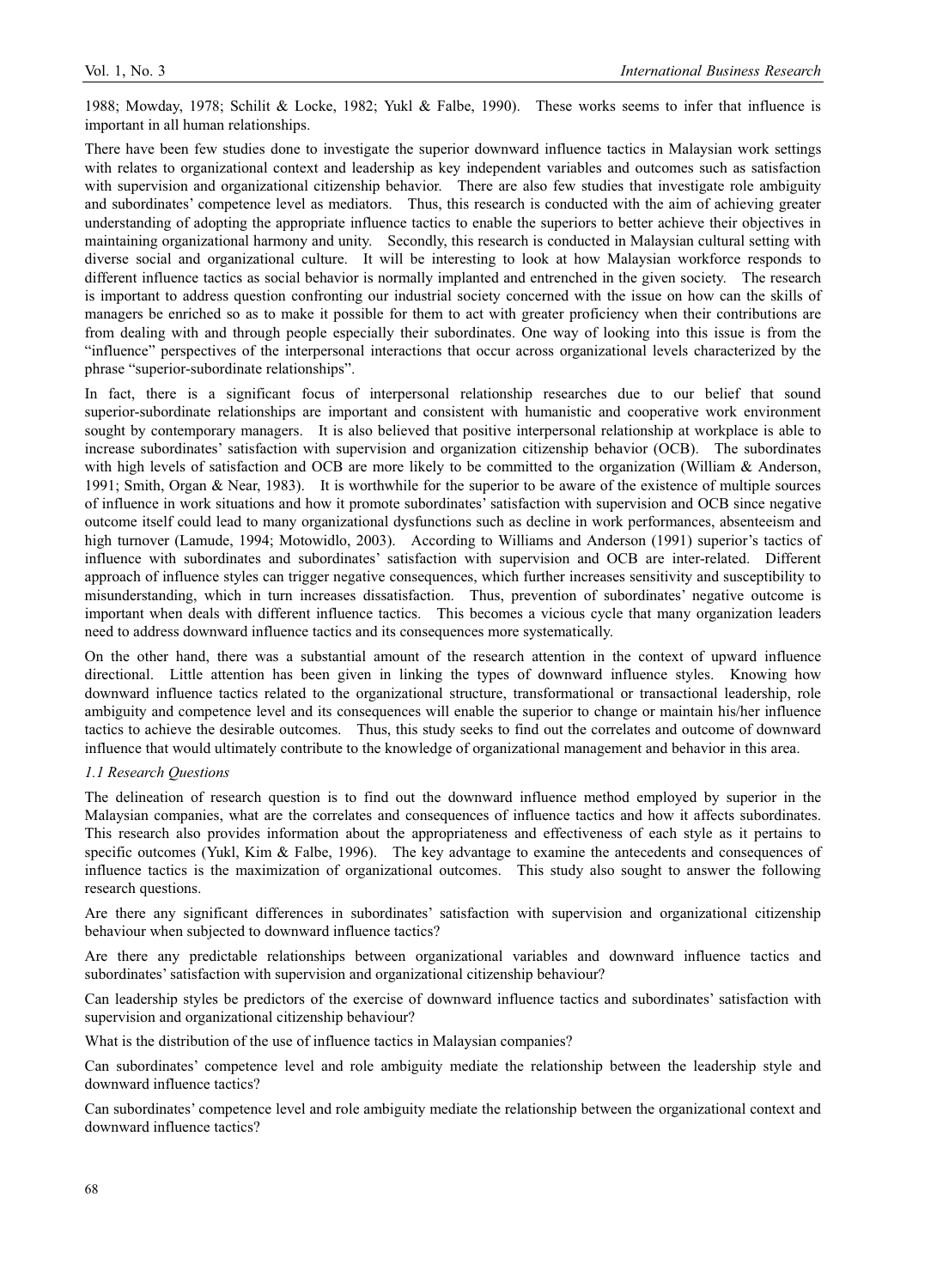#### **2. Theoretical Framework and Literature Review**

The following sections provide the theoretical foundation and review of the relevant constructs and variables as well as their interactions as shown in Figure 1. The main part discusses the constructs and variables, known relationships between them, theoretical perspective that link downward Influence tactics and those that contribute in explaining the determinants and outcomes of downward influence tactics such as leadership styles and organizational contextual variables (key independent variables), satisfaction with supervision, and organizational citizenship behaviour (key dependent variables) and mediator variables such as role ambiguity and subordinates' competence level.

#### *2.1 Influence and Influence Tactics*

Kipnis et al. (1980) labels of assertiveness, coalitions, exchange, ingratiation, rationality, and upward appeal represent a broad segment of the influence tactic literature. Schriesheim and Hinkin (1990) replicated the study of Kipnis et al. (1980) and developed new items to measure the same subscales. Yukl and colleagues (Yukl & Falbe, 1990; Yukl & Tracey, 1992; Yukl, Falbe & Youn, 1993; Yukl, Kim & Falbe, 1996) examined influence tactics from the perspectives of both agent and target, and also extended the work of Kipnis et al. by identifying the additional tactics of inspirational appeal, consultation, legitimating, pressure, and personal appeal. Yukl and Falbe (1990) determined that inspirational appeal and consultation were the most frequently used in downward influence tactics. This conclusion coincides with the research results of Hinkin and Schriesheim (1990), who found that consultation and inspirational appeal has significant positive relationships with the bases of power such as expert and referent.

For the purpose of this study, the researchers have chosen Yukl and his colleagues (Yukl & Falbe, 1990; Yukl & Tracey, 1992) downward influence tactics. It is among the most popular downward influence used in research. In fact, Yukl and his colleagues model was based on Kipnis et al. (1980) influence styles. This work leads them to identify the primary tactics leaders used in downward direction is defined in Table 1.

#### *2.2 Leadership Styles*

Past researchers have studied on transactional leadership as the core component of effective leadership behavior in organizations prior to the introduction of transformational leadership theory into the literature (Bass, 1985; Burns, 1978; House, 1977). Transactional leadership is based on exchange relationship where subordinates agreed with, accepted, or complied with the superior in exchange for rewards, resources or the avoidance of disciplinary action (Podsakoff, Todor & Skov, 1982; Podsakoff, MacKenzie, Moorman & Fetter, 1990). Previous research has shown transactional contingent reward style leadership to be positively related to followers' commitment, satisfaction, organizational citizenship behavior and performance (Bycio, Hackett & Allen, 1995; Hunt & Schuler, 1976; Podsakoff, Todor, Grover & Huber, 1984; Goodwin, Wofford & Whittington, 2001).

More recently, there are many empirical work on transformational leadership focused on the extent to which transformational leadership augments the effect of transactional leadership in explaining various outcomes. For example, leader effectiveness (Hater & Bass, 1988), subordinate satisfaction (Seltzer & Bass, 1990) and subordinate effort (Bass, 1985), and little is known about the transformational-transactional leadership and the influence tactics although there are several writers highlighted the important of studying power and influence processes (Bass, 1990; Hollander & Offermann, 1990; Yukl, 1989). These recommendations seem particularly relevant for transformational leadership research as the literature suggests that (1) the pursuit of visionary influence objectives is a distinguishing feature of transformational leadership, (2) transactional and transformational leaders employ different kinds of influence strategies or tactics to obtain follower conformity, and (3) transactional and transformational leaders elicit different patterns of follower conformity (Kelman, 1958; Howell, 1988; Tichy & Devanna, 1986). This new genre of leadership advocates that transformational leaders can motivate followers to perform beyond the normal call of duty. There is also considerable empirical support that such leaders produce leadership effects such as high follower motivation, satisfaction, and commitment.

#### *2.3 Organizational Contextual Variables*

Several researchers have attributed the influence tactics to various factors e.g. span of control (Morris, Steers & Roch, 1979) and organizational structure (Weber, 1946; Crozier, 1964).

## 2.3.1 Span of Control

Span of control is the number of subordinates reporting to a superior. If the span is narrow, manager will have few underlings. Narrow span will provide closer supervision and tighter "boss-oriented" controls; thus resulting in tall, hierarchical structure (Likert & Likert 1976; Tannenbaum 1968). On the other hand, wider spans will generally entail more responsibility be given to subordinates, thereby making the job more fulfilling. Thus, span of control can be an important variable in the superior-subordinate exchange relation. Moreover, studies by Morris, Steers and Roch (1979) shows that superior span of control contributes to the explained variance in influence styles. Extending this argument, it is also presupposed that supervisory span will have influence to the way manager exercising influence tactics.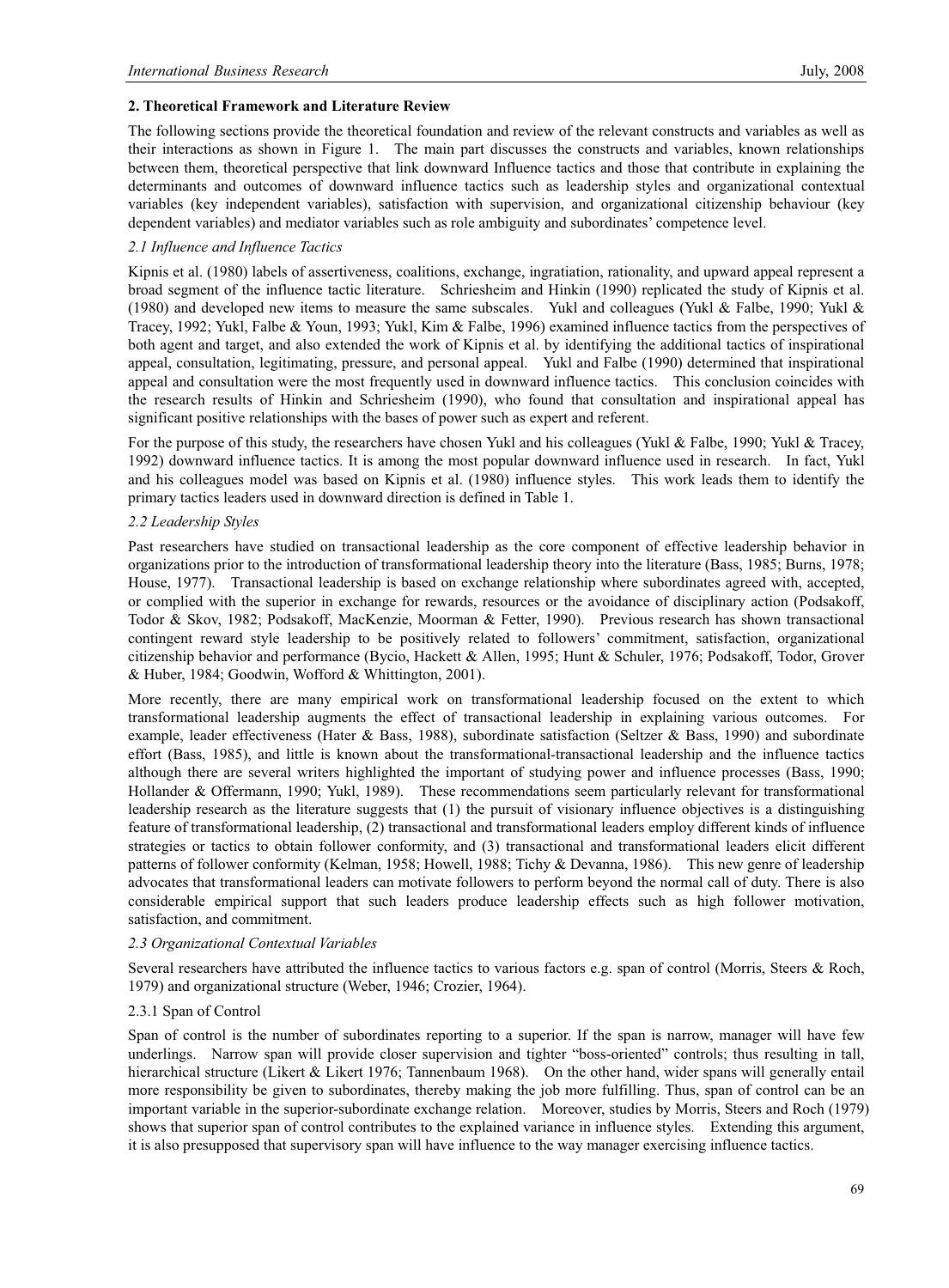#### 2.3.2 Organizational Structure

The study of organizational structure relies on the differentiation of position, formulation of rules and procedures, and prescriptions of authority (Weber, 1946). In this study, structure is conceptualized on a mechanistic-organic continuum. Crozier (1964) suggests that an organization stresses rules, policies, and procedures will lead to rigidity and inflexibility develops an elaborate control system backed by a centralized staff, this is called "mechanistic" or "bureaucratic". Crozier (1964) called the opposite type "organic". Organic structure is to be seen as the dominant form of structural design in the near future. Studies by Wells (1990) and Ferris, Duleboun, Flink, George-Falry, Mitchell and Matthew (1997) stated that structure might affect the influence styles. Their findings show that superior tends to favor inspirational appeal and consultation approach when the structure is organic.

#### *2.4 Subordinates' Competency Level*

Superior exercises of influence styles can be affected by subordinates' competence level. If subordinate competence level is high, superior may use soft tactics such as inspirational appeal and consultation (Snyder & Bruning, 1985). On the other hand, assuming subordinates' competency is low, superior may be expected to use hard tactics like pressure (Salam, 1998). This could be due to superior who lack confidence in their own capabilities may feel threatened by highly competent subordinates.

#### *2.5 Role Ambiguity*

Role ambiguity occurs when employees are not certain of how to go about to perform a given roles or tasks. This could due to the management have not clearly identified the responsibilities of the job (Thomas, 1976). Uncertainty regarding one's job responsibilities creates an environment that fosters influence attempts because of the unclear connections among effort, performance, and desired outcomes (Madison, Allen, Porter, Renwick & Mayes, 1980; Parker, Dipboye & Kackson, 1995). Similarly, when employees experience task ambiguity due to their uncertainty of task responsibilities, a favourable situation for influence attempts is created (Hickson, Hinings, Lee, Schneck & Pennings, 1971). Thus, superior should use inspirational and consultation method to convince subordinates to perform their roles constructively, despite the lack of clarity in their roles.

### *2.6 Satisfaction with Supervision*

Satisfaction with supervision has received extensive attention in organizational research (Locke, 1976). Work satisfaction is an important workplace construct and one that is of concern for effective management. Thus, numerous research findings suggest that influence management style is related to various aspects of employee satisfaction are of interest and represent an important extension to the job satisfaction literature. The amount of supervision and direction given to the subordinates will increase their satisfaction with supervision. Conversely, many studies recorded that supervision to the extent that the superior exercises pressure tactics is found to have a negative impact on the subordinates' satisfaction (Kahn, Wolfe, Quinn, Snoeck & Rosenthal, 1964; Likert & Likert, 1967).

### *2.7 Organizational Citizenship Behaviour (OCB)*

Bateman and Organ (1983) introduced the construct of OCB, drawing upon concepts of super role behaviors presented by Katz and Kahn (1966). Examples of employees OCB include, accepting extra duties and responsibilities at work, work overtime when needed, and helping subordinates with their work (Masterson, Lewis, Goldman & Taylor, 1996; Organ, 1988). Determining why individuals engage in OCB has occupied a substantial amount of research attention in both organizational behavior and social psychology (Brief & Motowidlo, 1986; McNeely & Meglino, 1994). Most research on OCB as focused on individual antecedents. For example, researchers have suggested that there is a relationship between OCB and satisfaction (Bateman & Organ, 1983) commitment (O'Reilly & Chatman, 1986), perceptions of fairness (Folger, 1993; Martin & Bies, 1991; Moorman et al., 1993; Tepper & Taylor, 2003), perceptions of pay equity (Organ, 1998).

# **3. Hypothesized Relationship**

#### *3.1 Organizational Structure and Downward Influence Tactics*

Except for the perceptual study by Madison, Allen, Porter, Renwick and Mayes (1980), there was no major empirical studies been done to investigate the effects of organizational context on the use of downward influence tactics in organizations. Thus, this study was designed in an attempt to examine the exercise of downward influence in work settings on the contextual effects of organizations on superior's use of influence tactics in dealing with subordinates. Burns and Stalker (1961) define organic structure as horizontal specialization and there are few rules being emphasized in the organization. If the organizational structure is such that organic is prevalent, then superior will have a greater tendency to employ inspirational appeal, consultation, ingratiation and rational persuasion in their downward influence attempts. It can be expected that superior's choice of influence tactics will be a function of the organizational context in which the influence attempt occurs. Consistent with the contextual approach to organizational behavior research (Bass, 1981; Herman & Hulin, 1972; Rousseau, 1978), this study hope to find the link between organizational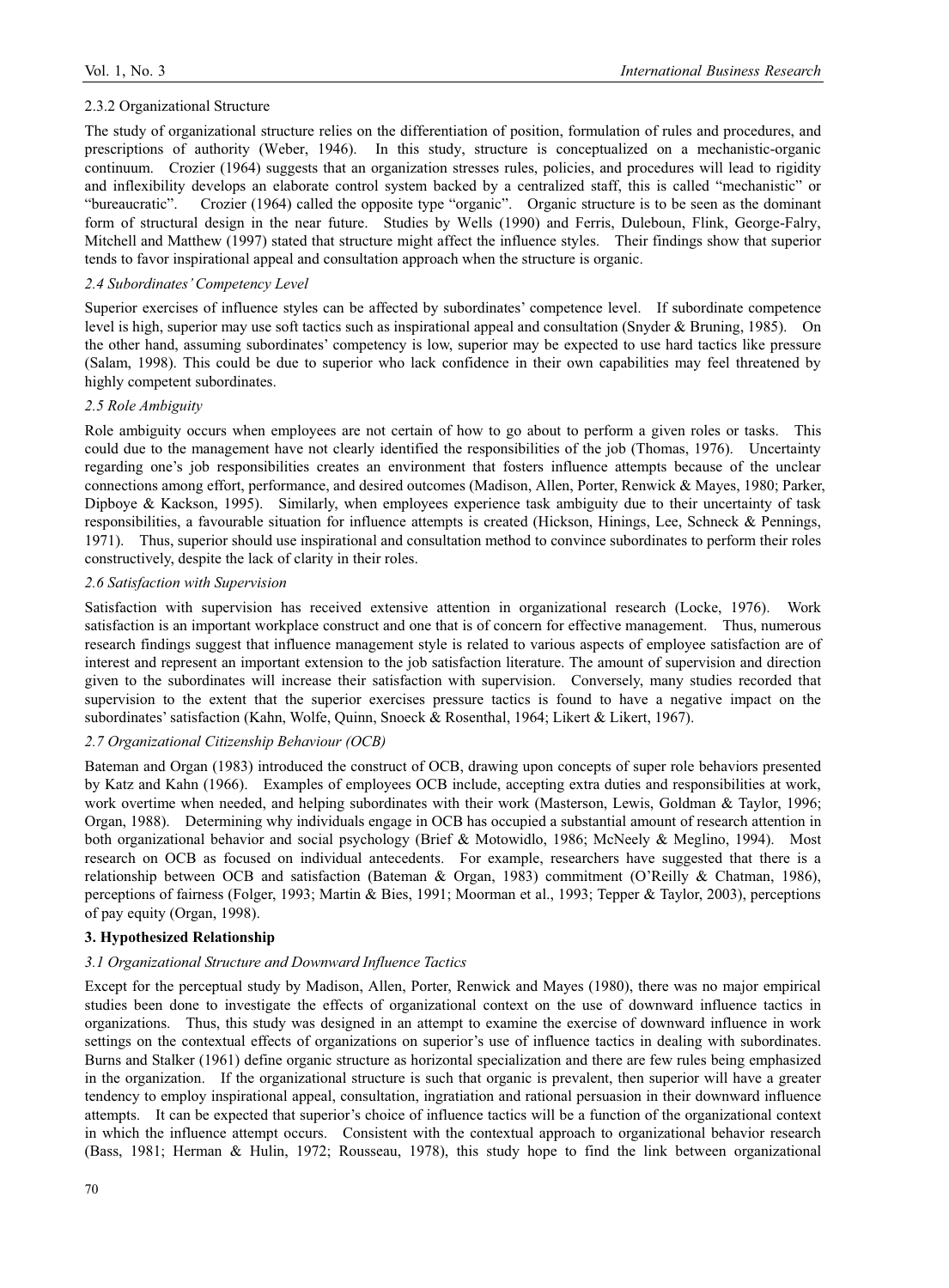characteristics to individual responses. Subordinate competence level i.e. the extent to which subordinates is effective in doing their work is suspected to mediate the relationship between organizational structure and downward influence tactics. Past research has shown that these variables tend to be correlated (Payne & Pugh, 1976). Accordingly, the following hypotheses are advanced:

- Hypothesis 1a: Organic structure is positively associated with inspirational appeal, consultation, ingratiation and rational persuasion and negatively associated with pressure and exchange tactics.
- Hypothesis 1b: Organic structure is negatively associated with pressure and exchange tactics. Role ambiguity will mediate this relationship such that the negative relationship between organic structure and pressure and exchange tactics will be weaker among employees experiencing high levels of role ambiguity compared with those reporting low levels of role ambiguity.
- Hypothesis 1c: Organic structure is positively associated with inspirational appeal, consultation, ingratiation and rational persuasion. This relationship is mediated by the subordinate's competence level.

## *3.2 Span of Control and Downward Influence Tactics*

On the other hand, superiors who possess wider span of control are more likely to influence subordinates in a more formalized, impersonal manner, using warnings and punishments (Kipnis & Cosentino 1969; Kipnis & Lane 1962). In addition, as spans of control increase, managers are found to more autocratic (Heller & Yukl, 1969). As such, the following hypotheses are predicted:

Hypothesis 1d: Wider span of control is positively associated with exchange and pressure tactics but negatively associated with inspirational appeal, consultation, and rational persuasion.

# *3.3 Leadership Styles and Downward Influence Tactics*

Burns (1978) and Bass (1985) have conceptualized the transactional and transformational leadership. Burns (1978) viewed transformational leadership as a process of activating followers' higher level needs by inspiring higher ideals and raising moral consciousness. Burns contrasted the heroic, agent of transformational leadership with the transactional leader, who invokes exchange processes in order to satisfy followers' self-interests (i.e., exchanging pay and other benefits for follower effort). According to Bass (1985), transactional leadership enhances the likelihood that followers will display expected levels of performance (by providing desired rewards contingent on acceptable performance and by clarifying role expectations when followers do not met performance standards). Transformational leadership involves heightening follower motivation to accomplish goals that exceed expectations by instilling pride and confidence, communicating personal respect, facilitating creative and critical thinking, and providing inspiration. However, transformational leaders frequently employ transactional behaviors to accomplish routine tasks (Avolio & Bass, 1988).

It may be predicted that transactional leaders frequently exert influence by offering to reciprocate or exchange favours (i.e., exchange tactics). However, it may be expected that transformational leaders employ more personally involving influence tactics (e.g., personal appeals, inspirational appeals, consultation, and rationality) than their transactional counterparts (Falbe & Yukl, 1992; Yukl, 1998). There are several reasons for suspecting an association between influence tactics and transformational leadership. Leaders' behaviours that inspire others to change their beliefs and values (Bass, 1997) reminiscent of inspirational appeal. Inspirational appeals refer to the use of values and ideals to arouse an emotional response in the subordinates (Yukl, 2002; Yukl & Seifert, 2002). The request is presented in such a way that it resonates with the subordinate's needs, values, and ideals. Inspirational appeals are known to be an effective tool to raise the subordinate's enthusiasm towards the request (Yukl et al., 1996). Transformational leader inspires and challenge subordinates to achieve beyond their self-expectations by raising their self-confidence (Bass, 1997, 1998). Thus, inspirational appeals tactic is expected to be associated with transformational leadership who often communicate with vivid imagery and symbols in a way that generates enthusiasm (Yukl, 2002).

In addition, transformational leader should be more likely to influence subordinates by getting them personally involved and committed to a project through consultation tactics, including participate them to contribute and suggest ways to improve a proposal or help plan an activity (Yukl, 2002; Yukl e al., 1996; Yukl & Seifert, 2002; Yukl & Tracey, 1992). Furthermore, the use of rational persuasion is associated with transformational leadership (Caldwell & Burger, 1997; Bass, 1997, 1998). Rational persuasion aims at encouraging subordinates to think critically, rationally or creatively and to express their ideas. When using rational persuasion tactic, transformational leaders create an environment that encourages the reframing of problems through the use of explanations, factual evidence, and logical arguments (Yukl, 2002; Yukl & Seifert, 2002). Rational persuasion is widely used (Aguinis et al., 1994; Yukl & Falbe, 1990; Yukl & Seifert, 2002) by transformational leader to obtain subordinate's commitment to a request (Yukl et al., 1996; Yukl & Tracey, 1992; Kelloway & Barling, 2000) regardless of whether the target is a subordinate, peer, or superior.

Moreover, transformational leader who take into account individual subordinate's accomplishment by praising and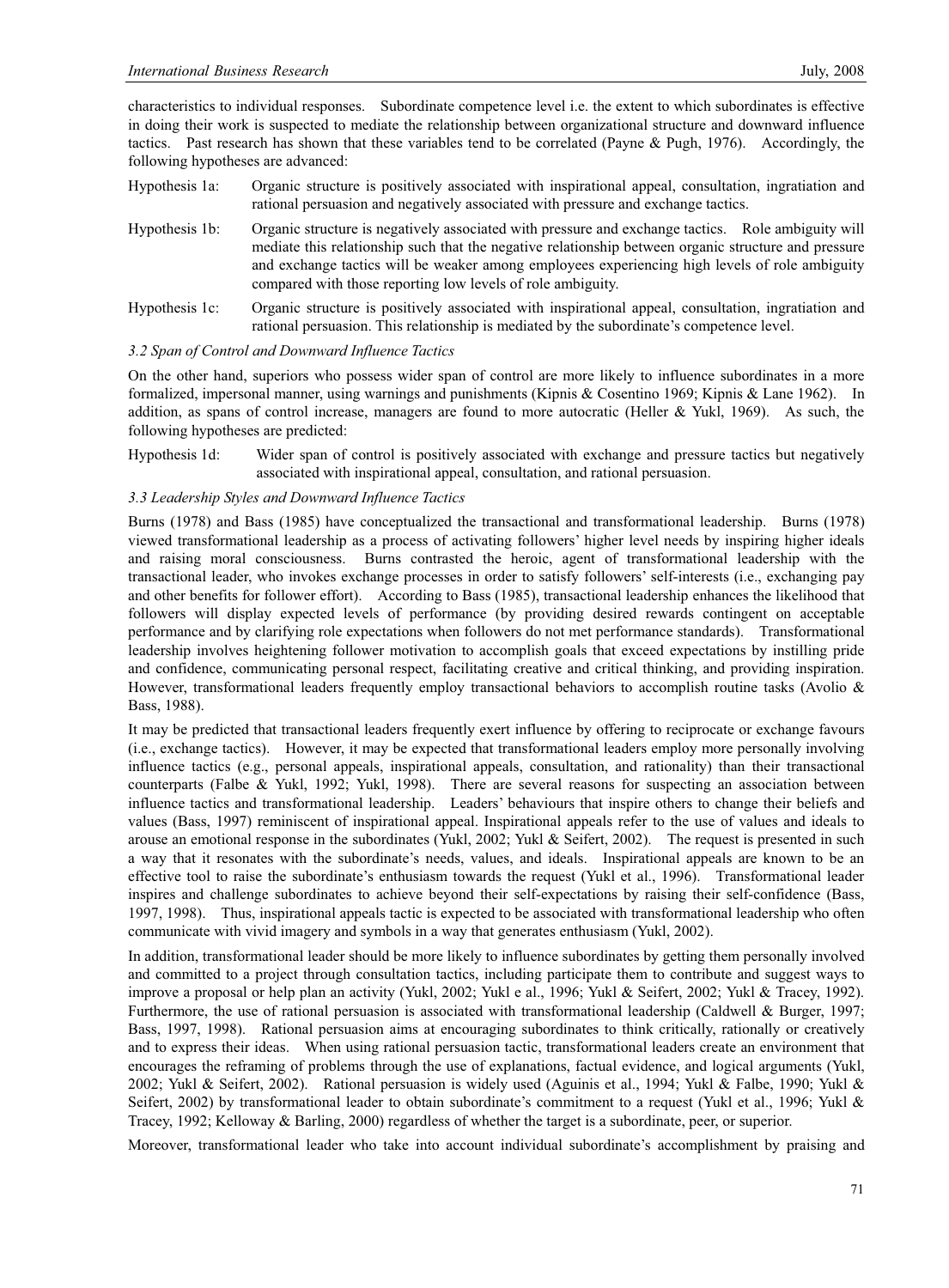flattery to make them feel liked by the superior can show a positive effects on work outcomes (Higgins et al., 2003). Ingratiation involves flattery and favour doing enhancing managerial liking of the subordinate. In addition, superior reacts differently to different subordinates' competence level. Lowin and Craig (1968) have documented in their field experiment that supervisors reacted more warmly, permissively, and collegially to a subordinate when the latter worked efficiently. Greene (1975) in a longitudinal study concluded that managers initiated more structure and showed less consideration for sub-part performers. Therefore, it was hypothesized that;

- Hypothesis 2a: Transformational leadership is positively associated with inspirational appeal, consultation, rational persuasion and ingratiation. This relationship is mediated by the subordinate's competence level.
- Hypothesis 2b: Transformational leadership is negatively associated with pressure and exchange tactics. This relationship is mediated by the subordinate's competence level.

## *3.4 Leadership styles and Organizational Citizenship Behavior*

We tested a hypothesis about the relationships between both transformational and transactional leadership and organizational citizenship behavior (Podsakoff et al., 1990). Transformational leadership has been consistently linked to followers' higher level of OCB (Geyer & Steyrer, 1998; Howell & Avolio, 1993; Lowe, Kroeck & Sivasubramaniam, 1996; Onnen, 1987). On the other hand, transactional leadership has been negatively link to follower low level of OBC (Bass & Avolio, 1990).

Graham (1988) has suggested that the most important effects of transformational leadership behavior should be on extra-role behaviors that exceed the requirements of in-role expectations. These extra role behaviors are best articulated by the OCB construct developed by Organ (1988); Deluga, (1995), Organ and Konovsky (1989), Podsakof et al. (1990). OCB refers to the behavior of an employee that is discretionary, not rewarded or recognized in an explicit way the organization, and tends to promote efficient and effective functioning of the organization (Organ, 1988). Results of research show transformational leadership behavior to have a positive relationship with OCB (Graham, 1988; Podsakoff et al., 1990; Whittington, 1997). Although the relationship between transactional leadership and OCB has not been empirically examined, Graham (1988) suggests that the instrumental compliance to obtain rewards required by transactional leadership may suggest a reduction in OCB when working for a transactional leader.

OCB is behavior, largely discretionary, and seldom included in formal job description. Transformational leaders motivate followers by getting them to internalize and prioritize a larger collective cause over individual interests. Individuals who are intrinsically motivated to fulfill a collective vision without expecting immediate personal and tangible gains may be inclined to contribute toward achieving the shared workplace goal in ways that their roles do not prescribe. These individuals make these contributions because their senses of self-worth and self-concepts are enhanced in making these contributions. Individuals for whom this link between the interests of self and others has not been established are less likely to make largely discretionary, non-tangibly rewarded contributions. A positive association between transformational leadership and OCB is expected and has been supported empirically (e.g., Podsakoff et al., 1990). Thus, the hypothesis is stated as follows:

Hypothesis 2c: Transformational leadership style is positively correlated with OCB whereby, transactional leadership style is negatively correlated with OCB

### *3.5 Leadership Styles and Satisfaction with Supervision*

Among determinants of job satisfaction, leadership is viewed as an important predictor and plays a central role. Leadership is a management function, which is mostly directed towards people and social interaction, as well as the process of influencing people so that they will achieve the goals of the organization (Skansi, 2000). Numerous studies carried out in several countries showed that there is a positive correlation between leadership and the job satisfaction (Seo, et al. 2004; Vance & Larson, 2002; Chiok Foong Loke, 2001; Martin, 1990; Dunham & Klafehn, 1990; Stordeur et al., 2000; Hespanhol et al., 1999; Lowe et al., 1996; Berson & Linton, 2005; Morrison, 1994; Mosaderghrad, 2003a). As such the following hypothesis is predicted.

Hypothesis 2d: Transformational leadership style is positively correlated with satisfaction with supervision, whereas transactional style is negatively correlated with satisfaction with supervision.

#### *3.6 Structure and Outcomes*

In relation to organizational context, research by Meadows (1980) concluded that organic structure is positively related to satisfaction of higher order needs, but mechanistic structure is associated with their frustration. This statement is also supported by Rahman and Zanzi (1995) in their study which confirms organic structure is associated with greater job satisfaction with supervision and OCB. Considering these past findings, the following hypotheses are suggested as follows:

*Hypothesis 3a*: Organic structure has direct and positive effect on the satisfaction with supervision.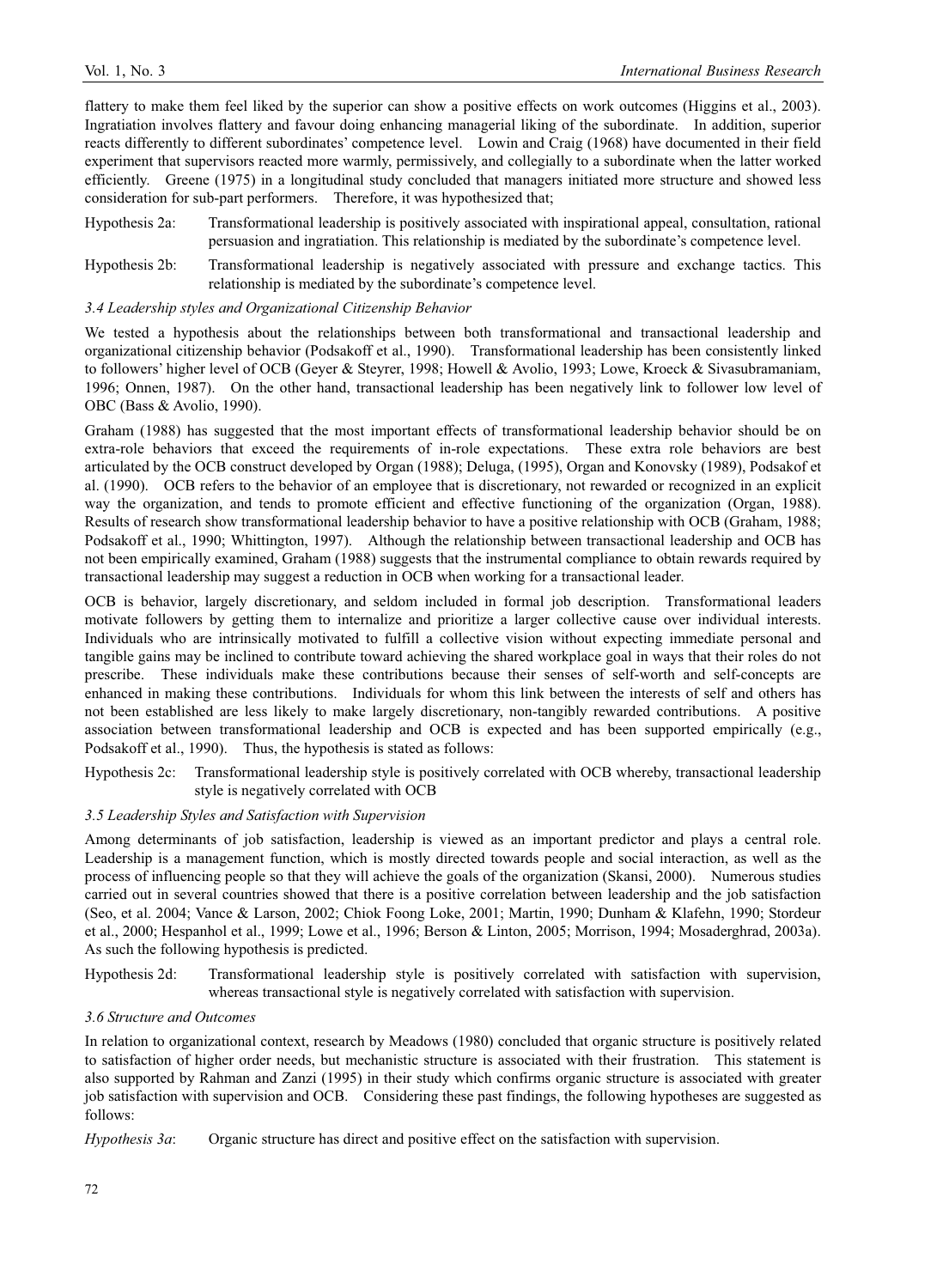*Hypothesis 3b*: Mechanistic structure has direct and negative effect on the satisfaction with supervision.

Hypothesis 3c: Organic structure has direct and positive effect on the organization citizenship behaviour.

*3.7 Downward Influence Tactics and Outcomes* 

Organizational influence researchers (e.g. Kipnis, Schmidt & Wilkinson, 1980; Kipnis & Schmidt, 1988; Yukl & Falbe, 1990; Yukl, Lepsinger & Lucia, 1993; Yukl & Tracey, 1992; Hinkin & Schriesheim, 1990; Pfeffer 1981) generally assert that superior who exhibits inspirational appeal, consultation, ingratiation and rational persuasion tactics are more prone to foster a cordial dyadic relationships among superiors and subordinates. These tactics are related to an effective influence management.

Conceptual and empirical research on influence tactics and OCB have flourished concurrently but only recently have their conceptual overlaps in behavioural and motive content been pointed out (e.g., Bolino, 1999; Eastman, 1994; Ferris, Bhawuk, Fedor & Judge, 1995). Because of the past investigation of influence tactics and OCB separately, little is known about their level of distinctiveness. This omission represents a research need because both of these categories of behaviour are common within organizations and both have been found to be associated with supervisor-subordinate relationship quality and important organizational outcomes.

The current study was designed to address this gap in the literature by evaluating whether or not supervisor downward influence tactics and OCB are distinct constructs and whether they have a differential impact on superior-subordinate relations. Researchers have found that influence tactics are often used by superiors as a means of obtaining personal goals, promoting their own self interest, exercising social control, and changing the behaviour of others (Ferris & Judge, 1991; Ferris, Russ & Fandt, 1989; Kipnis et al., 1980; Barry & Watson, 1996). The successful used of these tactics tend to be able to reduce resistance by the subordinates' (Pfeffer, 1981; Tedeschi & Melburg, 1984). Initial conceptual and theoretical work in influence tactics research suggested that ingratiation by superior would enhance supervisor-subordinate relationship (Jones, 1964; Tedeschi & Melburg, 1984). Ingratiation tactics used by superior to impress their employees with the objective of being better liked (Kipnis, Schmidt & Wilkinson, 1980; Tedeschi & Melburg, 1984; Wayne & Liden, 1995). These tactics include flattery, favour-doing, emphasizing what they have in common with their subordinates and de-emphasizing their differences (Krone, 1992). Research has demonstrated that these tactics are effective in gaining positive outcomes from the subordinates.

On the other hand, researchers have generally maintained that OCB demonstrated by employee arises from a sense of obligation and from personality traits (Bolino, 1999). Social exchange theory is the basis for arguing this behavior (Niehoff, 2000). According to Blau (1964) and Organ (1988) the employment relationship engenders feelings of personal obligation when subordinates are treated well by superiors feel obligated to discharge their obligation by engaging in extra-role behaviours directed at helping others and the organization. Several studies on the inspirational appeal and consultation and rational persuasion tactics show consistent results in subordinates' satisfaction with supervision and OCB (Kipnis & Schmidt, 1988; Schriesheim & Hinkin 1990). Likewise, other studies recorded that superior uses pressure and exchange tactics are linked to negative effect on subordinates' satisfaction with supervision and OCB (Yulk & Falbe, 1990; Yukl & Tracey, 1992).

Thus, it can be hypothesized that:

- Hypothesis 4a: Superior's use of inspirational appeal, consultation, ingratiation and rational persuasion has direct and positive effect on the subordinates' satisfaction with supervision.
- Hypothesis 4b: Superior's pressure tactic and exchange tactic have negative effect on the subordinates' satisfaction with supervision.
- Hypothesis 4c: Superior's inspirational appeal, consultation, ingratiation and rational persuasion have direct and positive effect on organization citizenship behavior.
- Hypothesis 4d: Superior's pressure tactic and exchange tactic have negative effect on organization citizenship behavior

# **4. Methodology and Research Design**

# *4.1 Sampling Design*

The sampling population is generated from the master list of factories registered with the Federation of Malaysian Manufacturers (FMM). We include manufacturing companies with the number of employees greater than 30 as our sample because this number chosen can reflect a more formalized structure and system of supervision that likely to exist and functioning. The sample size would be 350 respondents from executives, managers and professionals in Malaysian manufacturing companies to answer the survey questionnaires as they represent a group of more educated people who are more aware of the types of influence tactics used by their superiors. The stratified random sampling procedure will be used in selecting samples from the large database.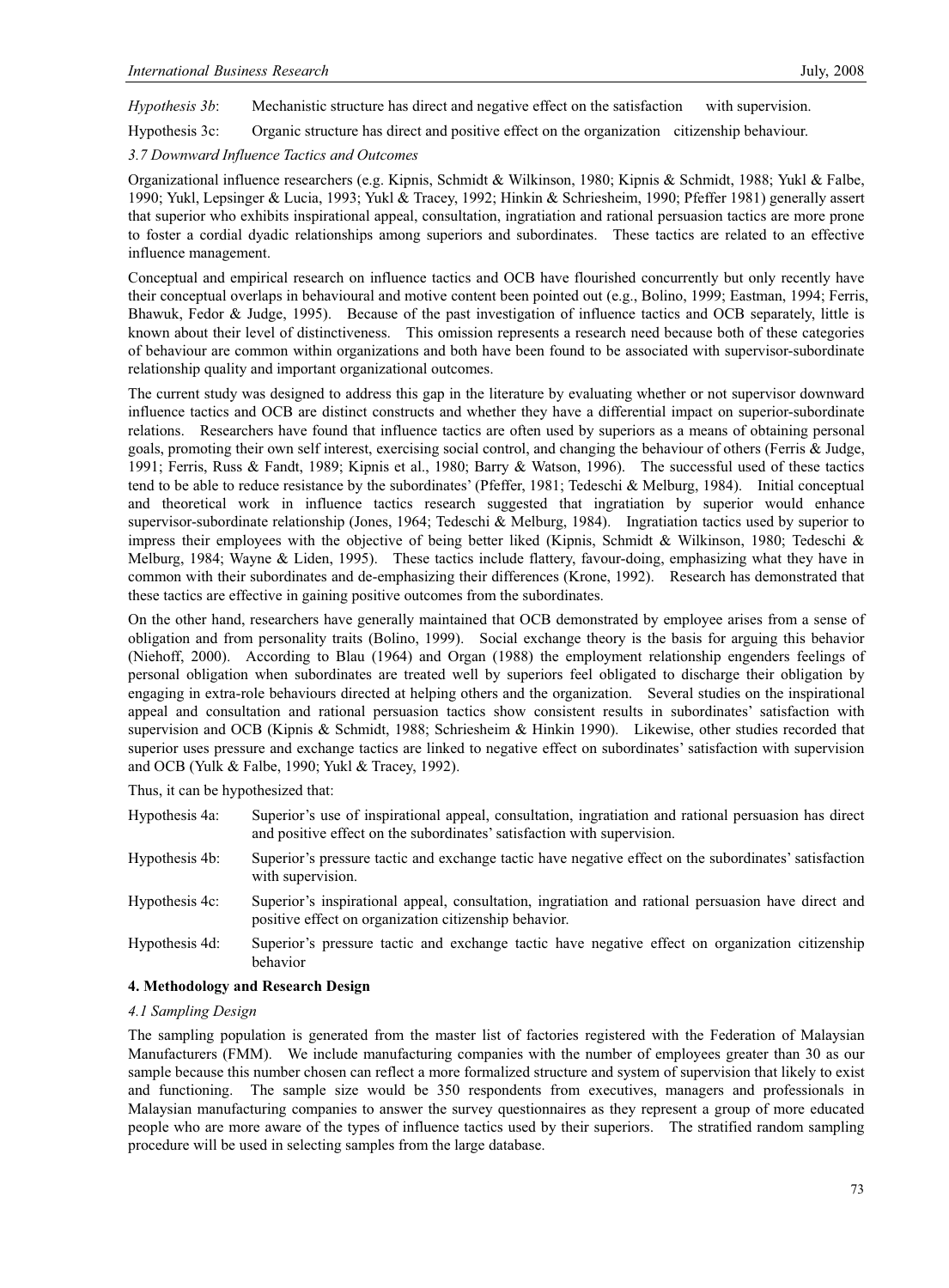## *4.2 Research Instruments*

Each of the measurements of relevant constructs was discussed here.

# 4.2.1 Downward Influence Tactics

Yukl's 44-item Influence Behaviour Questionnaire-2000 (IBQ-2000)

### 4.2.2 Organization Structure

Organization structure was represented a 7 item scale which measures organicity, i.e. the extent to which organizations are structured as organic versus mechanistic entities. This seven-point Likert-type scale was also developed by Khandwalla (1977) and later used by Covin and Slevin (1989) and Low (2005).

### 4.2.3 Leadership

Transformational and transactional leadership were measured by using the German translation of the (MLQ Form 5X Short; Bass  $&$  Avolio, 1995) by Felfe (2006). As the four single components of transformational leadership usually show high intercorrelation ( $r = .83$  on average; Bass & Avolio, 2000). We measured leadership as unidimensional concept (see Hambley, Kline, & O'Neill, 2005; Walumba et al., 2004). The participants were asked to rate their superior's leadership behavior on a seven-point Liker scale (ranging from "never" to "almost always"). Since the leaders themselves were asked to assess their leadership style, we used a version for self-evaluation that had already been used in previous studies (Felfe, 2003; Goihl, Tartler & Kroger, 2001; Liepmann & Goihl, 2001). Cronbach's alphas for this scale were .78 for transformational leadership and .62 for transactional leadership.

## 4.2.4 Span of Control

Span of control is a measure of the total number of person being supervised by a superior.

## 4.2.5 Satisfaction with Supervision

The instrument used to measure satisfaction with supervision is the updated version of the original Job Descriptive Index (JDI; Smith at el., 1969) which was later revised by Roznowski (1989).

#### 4.2.6 OCB

OCB scale was measured using a 6-item scale for altruism and an 8-item scale for compliance developed by Smith, Organ and Near (1983). The scale measures high and low of OCB. Respondents indicated the frequency in which they had engaged in the various citizenship behaviours. Responses were made on a 7-point scale. The coefficient alpha was .76 for altruism and .66 for compliance.

#### 4.2.7 Role Ambiguity

The six-item scale developed by Rizzo, House and Lirtzman (1970) was used to measure role ambiguity. This scale was selected because it is the most commonly used to measure role ambiguity in management literatures (Jackson & Schuler, 1985). Individual scale items were evaluated on a 7-point Likert-type scale. The scale was reverse coded such that higher number responses reflect greater level of role ambiguity.

#### 4.2.8 Subordinates' Competence Level

Wagner and Morse's (1975) self-report measure of individual sense of competence was used to measure employee task competence in lieu of a more direct measure of competence level. Thirteen items were extracted from their larger pool of items for used based upon their factor loadings as reported in Wagner and Morse (1975). A sample item stated, "I honestly believe I have all the skills necessary to perform this task well." All items were scaled on 7-point agree-disagree rating scales. Evidence pertaining to the reliability and predictive validity of this measure is located in several sources (Morse, 1976; Tharenou & Harker, 1984; Wagner & Morse, 1975).

#### *4.3 Data Analysis Procedure*

The main statistical techniques used will be the Path Analysis. Other statistical analysis to be employed is correlational analysis, moderated regression analysis, and analysis of variance (ANOVA).

# **5. Benefit and Implications of the Proposed Research**

There are several specific implications expected from the present study. First, the research suggests that when the superior has a choice in the influence styles he/she emphasizes to achieve greater satisfaction with his/her supervision. For example influence attempt such as inspirational appeal, consultation, rational persuasion, ingratiation tactics are expected to be more favourable than exchange and pressure tactic. Second, in the selection of superior to lead a division of work, especially when the work group is highly experience and skilled, it is expected that certain characteristics or ability will assist in the management of such work group effectively. It may affect the influence style and the outcomes in a direct or indirect way.

Interaction or mediation effect of role ambiguity and subordinates' competence level are investigated and expected to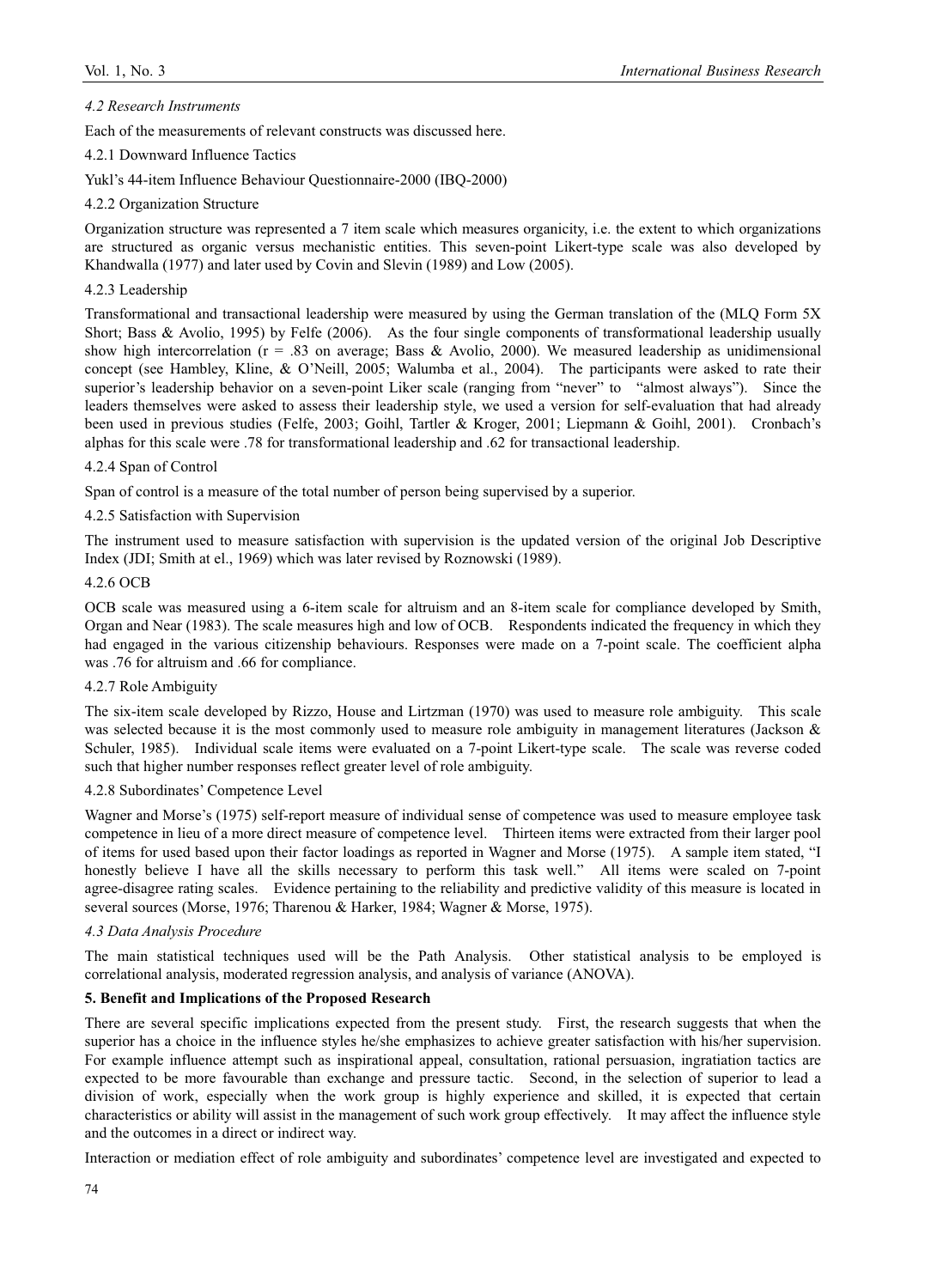shed light on how the variable provide direct and indirect effects on downward influence tactics and the outcomes. In an attempt to solicit subordinate super-ordinate effort in the organization, both satisfaction and OCB are included in the outcome variables of the study. Relationships must exist to highlight the relevant contextual and influence tactics that promotes such behaviour in the organization and this will have great practical significance.

#### **References**

Ansari, M. A. & Kapoor, A. (1987). Organizational context and upward influence tactics. *Organizational Behaviour and Human Decision Processes*, 40, 39-49.

Bass, B. M. & Avolio, B. J. (1990). Transformational leadership: A response to critiques. In Chimers, M. M. & R. Ayman, (Eds.), *Leadership Theory and Research: Perspectives and Directives* (pp 49-80). New York: Academic Press.

Bass, B. M. & Avolio, B. J. (1995). *Multifactor leadership questionnaire for research*. Pa Alto, CA: Mind Garden, Inc.

Bass, B. M. (1981). *Stogdill's handbook of leadership (2nd Ed).* New York: Free Press.

Bass, B. M. (1985). *Leadership and performance beyond expectations*. Free Press, New York.

Bass, B. M. (1990). From transactional to transformational leadership: Learning to share the vision*. Organizational Dyna*mics, 18(3), 19-6.

Bass, B. M. (1997). Does the transactional-transformational leadership paradigm transcend organizational and national boudaries? *American Psychologist*, 52.

Bass, B. M. (1998). Transformational leadership: Industry, military, and educational impact. *Mahwah,* NJ: Erlbaum.

Bateman, T. S. & Organ, D. W. (1983). Job satisfaction and the good soldier: The relationship between affect and employee "citizenship". *Academy of Management* Journal, 26, 587-595.

Berson, Y. & Linton, J. D. (2005). An examination of the relationships between leadership style, quality, and employee satisfaction in R&D versus administrative environments. *R&D Management*, 35(1), 51–60.

Bolino, M. C. & Turnley, W. H. (2003). "Going the extra mile: Cultivating and managing employee citizenship behavior". *Academy of Management Executive*, 17(4), 60-71.

Brief, A. P. & Motowidlo, S. J. (1986). Prosocial organizational behaviours. *Academy of Management Review*, 11, 710-725.

Burns, J. M. (1978). *Leadership*. Harper and Row, New York, NY.

Burns, T. & Stalker, G. M. (1961). *The management of innovation.* London: Tavistock.

Bycio, P., Hackett, R. D. & Allen, J. S. (1995). Further assessments of Bass's (1985) conceptualization of transactional and transformational leadership. *Journal of Applied Psychology*, 80, 468-478.

Case, T., Dosier, L., Murkison, C. & Keys, B. (1988). How managers influence superiors: A study of upward influence tactics. *Leadership and Organizational Development Journal,* l 9(4), 25-31.

Chiok, Foong, Loke. (2001). Leadership behaviours: effects on job satisfaction, productivity and organizational commitment. *Journal of Nursing Management,* 9(4), 191-204.

Deluga, R. J. (1995). The relationship between trust in the supervisor and subordinate organizational citizenship behavior. *Military Psychology,* 7, 1-16*.*

Dunham, J. & Klafehn, K.A. (1990). Transformational leadership and the nurse executive. *Journal of Nursing Administratio*n, 20(4), 28-34.

Erez, M. & Rim, Y. (1982). The relationship between goals, influence tactics, and personal and organizational variables. *Human Relations*, 35, 871-878.

Erez, M., Rim, Y. & Keider, I. (1986). The two sides of the tactics of influence. Agent vs. Target. *Journal of Occupational Psychology,* 59, 25-39.

Falbe, C. M. & Yukl, G. (1992). Consequences for managers of using single influence tactics and combinations of tactics*. Academy of Management Journal*, 35, 638-652.

Ferris, G. R., Dulebohn, J. H., Frink, D. D., George-Falvy, J., Mitchell, T. R. & Matthews, L. M. (1997). Job and organizational characteristics, accountability, and employee influence. *Journal of Managerial Issues*, 20(2), 59-71.

Ferris, G. R., Russ, G. S. & Fandt, P. M. (1989). Politics in organizations. In R. A. Giacalone & P. Rosenfeld (Eds.), *Impression management in organization* (pp. 143-170). Hillsdale, NJ: Erlbaum.

Folger, G. (1993). Justice, motivation, and performance beyond role requirements. *Employee Responsibilities and*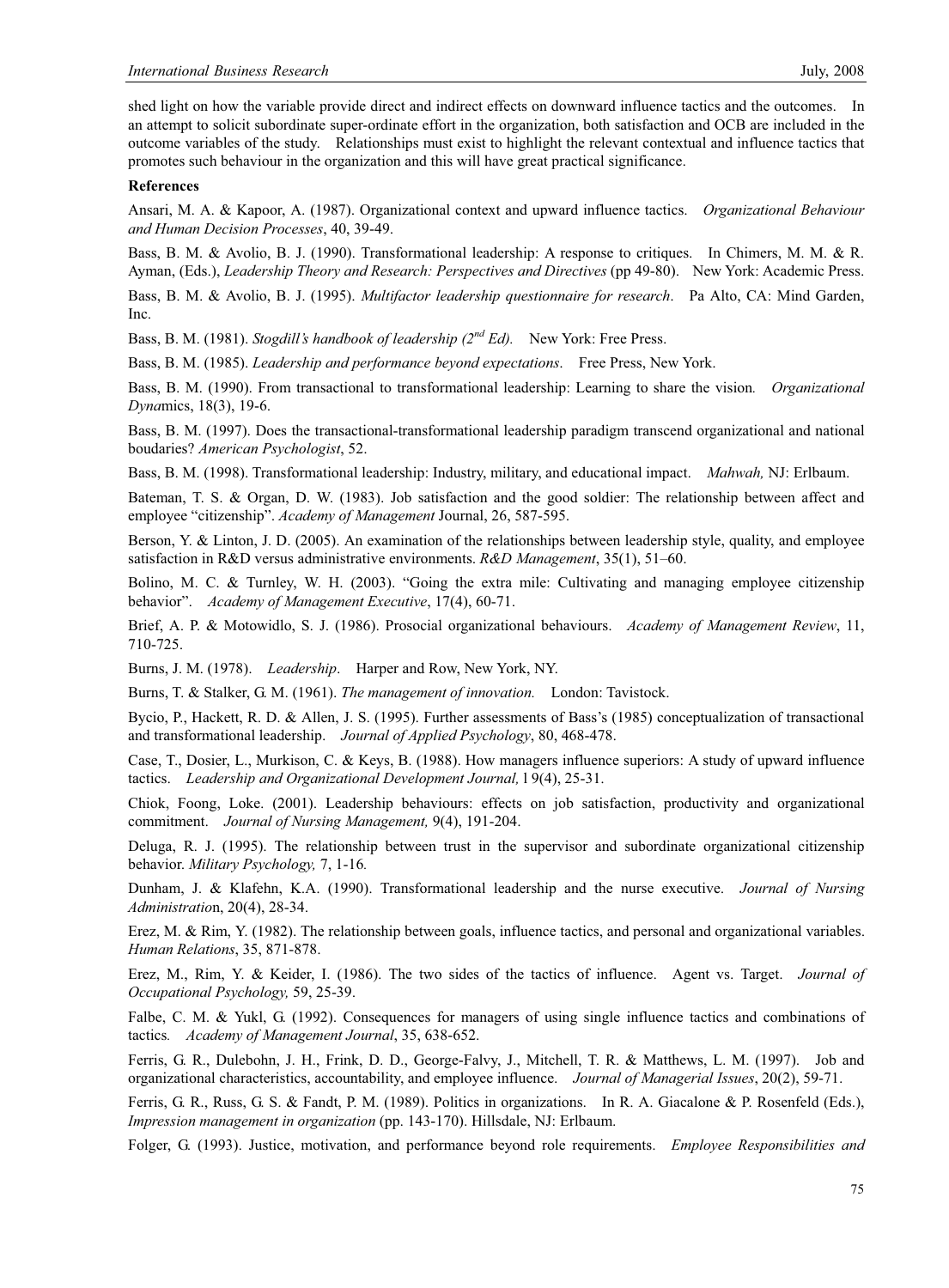*Rights Journal*, 6(3), 239-248.

Frone, M. R. (1990). Intolerance of ambiguity as a moderator of the occupational role stress-strain relationship: A meta-analysis. *Journal of Organizational Behaviour*, 3(4), 309.

Geyer, L. & Steyrer, J. M. (1998). Transformational leadership and objective performance in banks. *Applied Psychology: An International Review*, 47, 97-420.

Goodwin, V. L., Wofford, J. C. & Whittington, (2001). A theoretical and empirical extension to the transformational leadership construct. *Journal of Organizational Behaviour*, 22, 759-774.

Graham, J. (1988). Transformational leadership: Fostering follower autonomy, not automatic followership. In J. Hunt, B. Baglia, H. Dachler, C. Schriesheim (Eds.), *Emerging Leadership Vistas*. Lexington Books: Lexington, MA; pp 73-79.

Greene, C. N. (1975). The reciprocal nature of influence between leader and subordinate". *Journal of Applied Psychology*, 60, 187-193.

Hater, J. J. & Bass, B. M. (1988). Superiors' evaluations and subordinates' perceptions of transformational and transactional leadership. *Journal of Applied Psychology*, 73, 695-702.

Heller, F. & Yukl, G. (1969). Participation, Managerial Decision-Making and Situational Variables. *Organization Behavior and Human Performance*. 4, 227-241.

Herman, J. B. & Hulin, C. L. (1972). Studying organizational attitudes from individual and organizational frames of reference. *Organizational Behavior and Human Performance*, 8, 84-108.

Hickson, D. J., Hinings, C. R., Lee, C. A., Schoeck, R. E., & Pennings, J. M. (1971). A strategic contingency theory of intraorganizational power. *Administrative Science Quarterly*, 6, 216-229.

Hollander, E. & Offermann, L. R. (1990). Power and leadership in organizations: Relationship in transition*. American Psychologist*, 45, 179-189.

House, R. (1977). A 1976 theory of charismatic leadership. In J.G. Hunt & L.L. Larson (Eds.), *Leadership on the cutting edge* (pp. 189-207). Carbondale, IL: Southern Illinois University Press.

Howell, J. M. & Avolio, B. J. (1993). Transformational leadership, transactional leadership, locus of control, and support for innovation: Key predictors of consolidated-business-unit performance. *Journal of Applied Psychology*, 78, 891-902.

Hunt. J. G. & Schuler, R. S. (1976). Leader reward and sanctions behavior in a public utility: What difference does it make? *Working paper*, Southern Illinois University.

Kahn, R. L., Wolfe, D. M., Quinn, R. P., Snoeck, J. D. & Rosenthal, R. A. (1964). *Organizational stress. Studies in role conflict and ambiguity*, New York: Wiley.

Kaplan, R. E. (1986). Trade routes: "The manager's network of relationship. *Organizational Dynamics*, 37-52.

Katz, D. & Kahn, R. L. (1966). *The social psychology of organizations*. New York: Wiley.

Kelman, H. C. (1958). Compliance, identification and internalization: Three processes of opinion change. *Journal of Conflict Resolution*, 2, 51-60.

Kipnis, D. & Cosentino, J. (1969). Use of leadership powers in industry. *Journal of Applied Psychology,* 53, 460-466.

Kipnis, D. & Lane, W.P. (1962). Self confidence and leadership. *Journal of Applied Psychology*, 46, 291-295.

Kipnis, D. & Schmidt, S.M. (1988). Upward influence styles: Relationship with performance evaluations salary and stress. *Administrative Science Quarterly*, 33, 528-542.

Kipnis, D., Schmidt, S. M. & Wilkinson, I. (1980). Intraorganizational influence tactics: Explorations in getting one's way. *Journal of Applied Psychology*, 65, 440-452.

Krone, K. J. (1992). A comparison of organizational, structural and relationship effects on subordinates' upward influence choice. *Communication Quarterly*, 40, 1-15.

Lamude, K. G. (1994). Supervisors' influence tactics for handling managers' resistance. *Psychological Reports*, 75, 371-374.

Likert, R. & Likert, J. G. (1976). *New ways of managing conflict*. New York: McGraw-Hill.

Locke, E. A. (1976). The nature and causes of job satisfaction. In M. Dunnette (Ed.), *Handbook of Industrial and Organizational Psychology*, Chicago, IL, pp 1297-1350.

Lowe, K. B., Kroeck, K. G. & Sivasubramaniam, N. (1996). Effectiveness correlates of transformational and transactional leadership: A meta-analytic review of the MLQ literature. *Leadership Quarterly*, l 7, 385-42.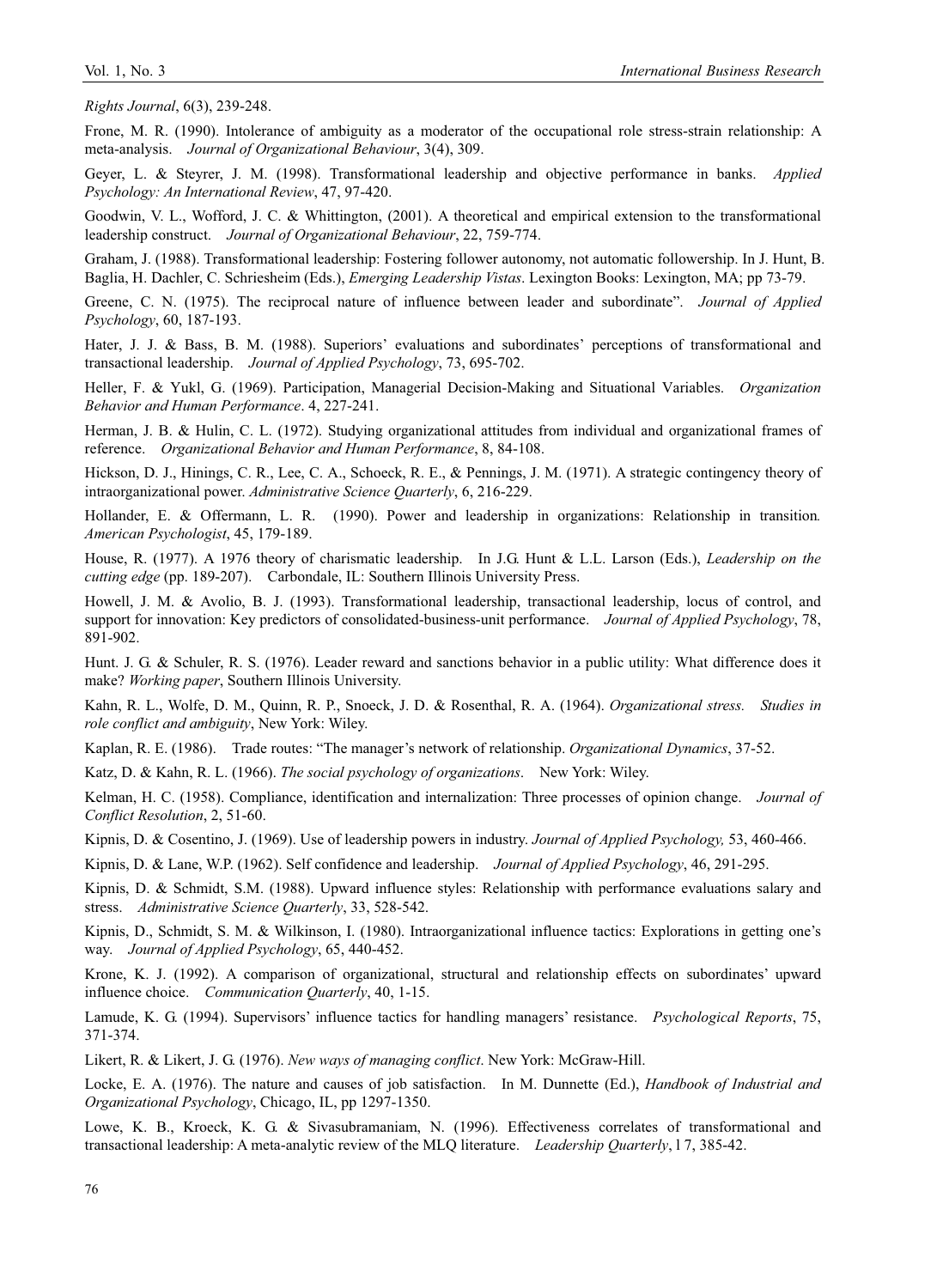Lowin, K. B. & Craig, J. (1968). The influence of level of performance on managerial style: An experimental object-lesson in the ambiguity of correlational data. *Organizational Behaviour and Human Performance*, 3, 440-458.

Madison, D. L., Allen, R. W., Porter, L. W., Renwick, P. A. & Mayes, B. T. (1980). Organizational politics: An exploration of angers' perception. *Human Relations*, 33, 79-100.

Martin, C. L. & Bies, R. J. (1991). Just laid off, but still a good citizen? Only if the process is fair". *Annual Meeting of the Academy of Management*, 6(3), 227-238.

Masterson, S. S., Lewis, K., Goldman, B. & Taylor, M. S. (1996). Integrating justice and social exchange: The differing effects of fair procedures and treatment on work relationships. A*cademy of Management Journal*, 43, 738-748.

Moorman, C., Rohit, D. & Zaltman, G. (1993). Factors affecting trust in marketing research relationships. *Journal of Marketing*, 57, 81-101.

Morrison, E. W. (1994). Role definitions and organizational citizenship behavior: The importance of the employee's perspective. *Academy of Management Journal*, 37, 1543-1567.

Motowidlo, S. M. (2003). Job performance, in W. C. Borman, D. R. Ilgen & R. Klimoski, (Eds.), *Comprehensive Handbook of Psychology*, Vol. 12: Industrial and Organizational Psychology. New York: Wiley.

Mowday, R. T. (1978). The exercise of upward influence in organizations". *Administrative Science Quarterly*, 23, 137-156.

Niehoff, B. P. (2000). A motive-based view of organizational citizenship behaviours: Applying an old les to a new class or organizational behaviours. *Proceedings, Midwest Academy of Management.* 

Organ, D. W. & Konovsky, M. (1989). Cognitive versus affective determinants of organizational citizenship behavior. *Journal of Applied Psychology*, 74, 157-164.

Organ, D. W. (1988). *Organizational citizenship behavior: The good soldier syndrome*. Lexington, MA: Lexington Books.

Pfeffer, J. (1981). *Power in organizations.* Boston: Pitman.

Podsakoff, P. M., MacKenzie, S. B. Morrman, R. H. & Fetter, R. (1990). Transformational Leader Behaviors and their Effects on Follower's Trust in Leader Satisfaction, and Organizational Citizenship Behaviors. *Leadership Quarterly*, 1, 107-142.

Podsakoff, P. M., Todor, W. D. & Skov, R. (1982). Effects of Leader Contingent and Non Contingent Reward and Punishment Behaviours on Subordinate Performance and Satisfaction. *Academy of Management Journal*, 22, 810-821.

Podsakoff, P. M., Todor, W. D., Grover, R. A. & Huber, V.L. (1984). Situational moderators of leader reward and punishment behaviors: Fact or fiction? *Organizational Behavior and Human Performance*, 34(1), 1-63.

Rahman, M. & Zanzi, A. (1995). A Comparison of Organizational Structure, Job Stress, and Satisfaction in Audit and Management Advisory Services in CPA Firms. *Journal of Managerial Issues*, l 7(3), 290.

Rizzo, A. & Mendez, C. (1988). Making things happen in organization: Does gender make a difference? *Public Personnel Management*, 1, 9-22.

Rousseau, D. M. (1978). Characteristics of departments, positions, and individuals: Contexts for attitudes and behavior. *Administrative Science Quarterly,* 23, 521-540

Ruello, S. H. (1973). Transferring managerial concepts and techniques to operating management. *Advanced Management Journal*.

Schilit, W. K. & Locke, B. (1982). A study of upward influence in organizations. *Administrative Science Quarterly*, 27, 304-316.

Schmidt, S. M. & Kipnis, D. (1984). Manager's Pursuit of Individual and Organizational Goals. *Human Relations*, 37, 781-794.

Schriesheim, C. A., & Hinkin, T. R. (1990). Influence tactics used by subordinates: A theoretical and empirical analysis and refinement of the Kipnis, Schmidt, and Wilkinson Subscales. *Journal of Applied Psychology*, 759, 246-257.

Seltzer, J. & Bass, B. M. (1990). Transformational leadership: Beyond initiation and consideration. *Journal of Management*, 16(4), 693-703.

Skansi, D. (2000). Relation of managerial efficiency and leadership styles – Empirical study in Hrvatska Elektroprivreda D*.D. Management*, 5(2), 51-67.

Smith, C. A., Organ, D. W., & Near, J. P. (1983). Organizational citizenship behavior: Its nature and antecedents.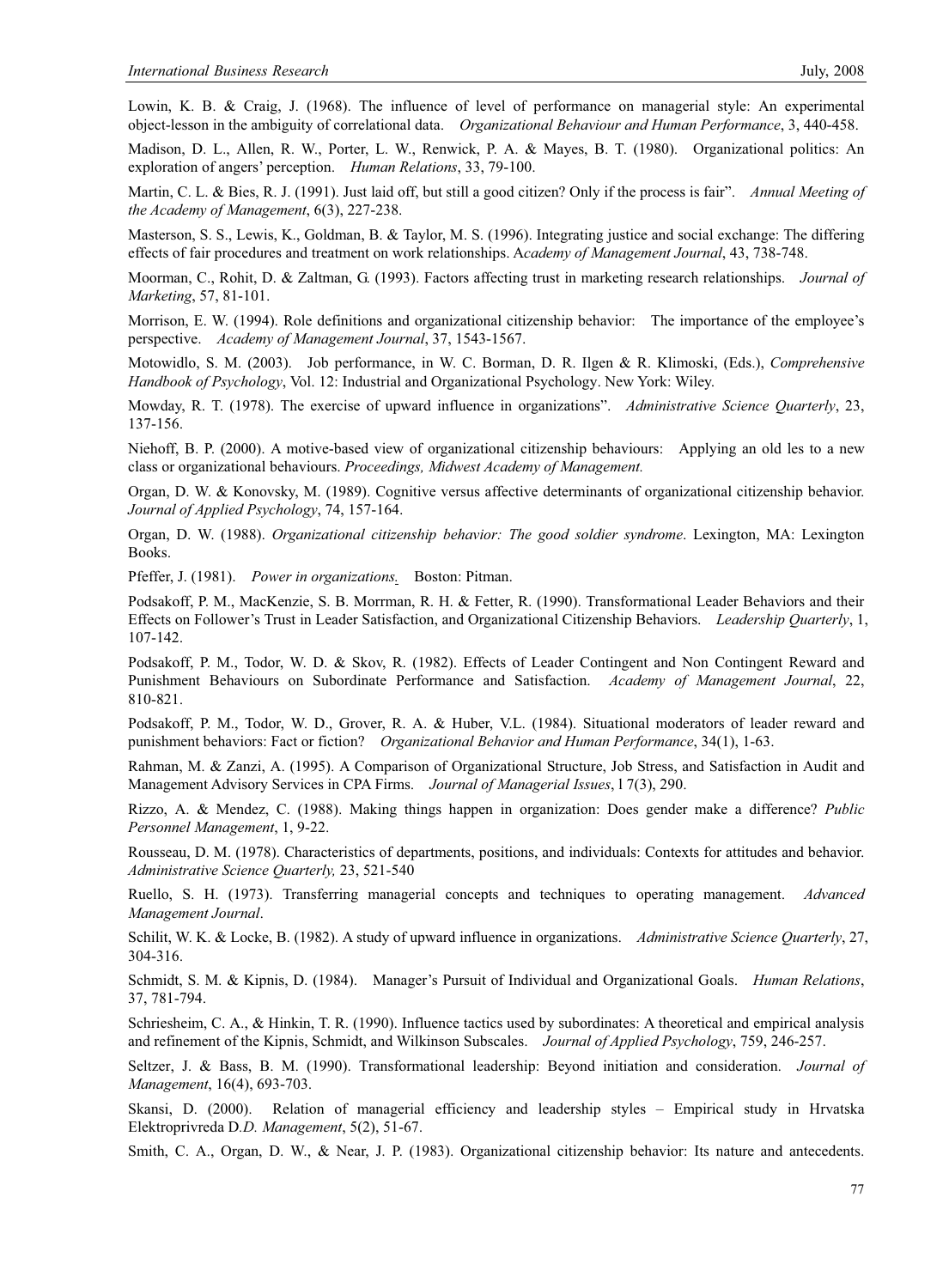*Journal of Applied Psychology*, 68, 653-663.

Snyder, R. A. & Bruning, N. S. (1985). Quality of vertical dyad linkages: Congruence of supervisor and subordinate competence and role stress as explanatory variables. *Group & Organization Studies*, 10(1), 81.

Stordeur, S., Vandenberghe, C. & D'hoore, W. (2000). "Leadership styles across hierarchical levels in nursing department". *Nursing Research*, 49(1), 37-43.

Tadepalli, R. (1991). An empirical investigation of the impact of task conflict and task ambiguity on buyers' role perceptions *Journal of Business*, 27(3), 251.

Tannenbaum, A. (1968). *Control in organizations*. McGraw-Hill, New York.

Tedeschi, J. T. & Melburg, V. (1984). Impression management and influence in the organization. In S.B. Bacharach & E.J. Lawler (Eds.), *Research in the sociology of organizations* (Vol. 3, pp. 31-58). Greenwich, CT: JAI Press.

Tepper, B. J. & Taylor, E. C. (2003). Relationships among supervisors' and subordinates' procedural justice perceptions and organizational citizenship behaviors. *Academy of Management Journal*. 46(1), 97-05.

Thomas, K. W. (1976). Conflict and Conflict Management. In M.D. Dunnette (Ed.), Handbook *of Industrial and Organizational Psychology* (pp. 889-935). Chicago: Rand McNally.

Tichy, N. M. & Devanna, M. A. (1986). *The transformational leader.* New York: Wiley.

Uyterhoeven, H. (1972). General managers in the middle. Harvard Business Review, 50(92), 75-85

Wayne, S. J. & Liden, R. C. (1995). Effects of impression management on performance ratings: A longitudinal study. *Academy of Management Journal*, 38, 232-260.

Weber, M. (1946). *From Max Weber: Essays in sociology*, in H. H. Gerth and C. W. Mills (Eds.). New York: Oxford University Press.

Wells, G. T. (1990). Influence of organizational structure on nurse manager job satisfaction. *Nursing Administration Quarterly*, 14, 1-8.

Williams, L. J. & Anderson, S. E. (1991). Job satisfaction and organizational commitment as predictors of organizational citizenship and in-role behavior. *Journal of Management*, 17, 601-617.

Yukl, G. (1989). Managerial leadership. A review of theory and research. *Yearly Review of Management*, 15, 251-289.

Yukl, G. A. & Falbe, C. M. (1990). Influence tactics in upward, downward, and lateral influence attempts. *Journal of Applied Psychology*, 75, 132-140.

Yukl, G. A. & Tracey, B. (1992). Consequences of influence tactics used with subordinates, peers, and the boss. *Journal of Applied Psychology*, 77, 525-535.

Yukl, G. A. (1998). *Leadership in organizations.* Englewood Cliffs, NJ: Prentice hall.

Yukl, G. A., Falbe, C. M. & Youn, J. Y. (1993). Patterns of influence behavior for managers. *Group and Organizational Management*, 18, 5-28.

Yukl, G., Lepsinger, R. & Lucia, T. (1993). Preliminary Report on the Development and Validation of the Influence Behavior Questionnaire. In K.E. Clark & B. Clark (Eds.), *The impact leadership* (pp. 417-427). Greensboro, NC: Center for creative leadership.

#### **Notes**

Note 1. Proposed Model of Downward Influence Tactics and Interaction

Note 2. Definition of Influence Tactics